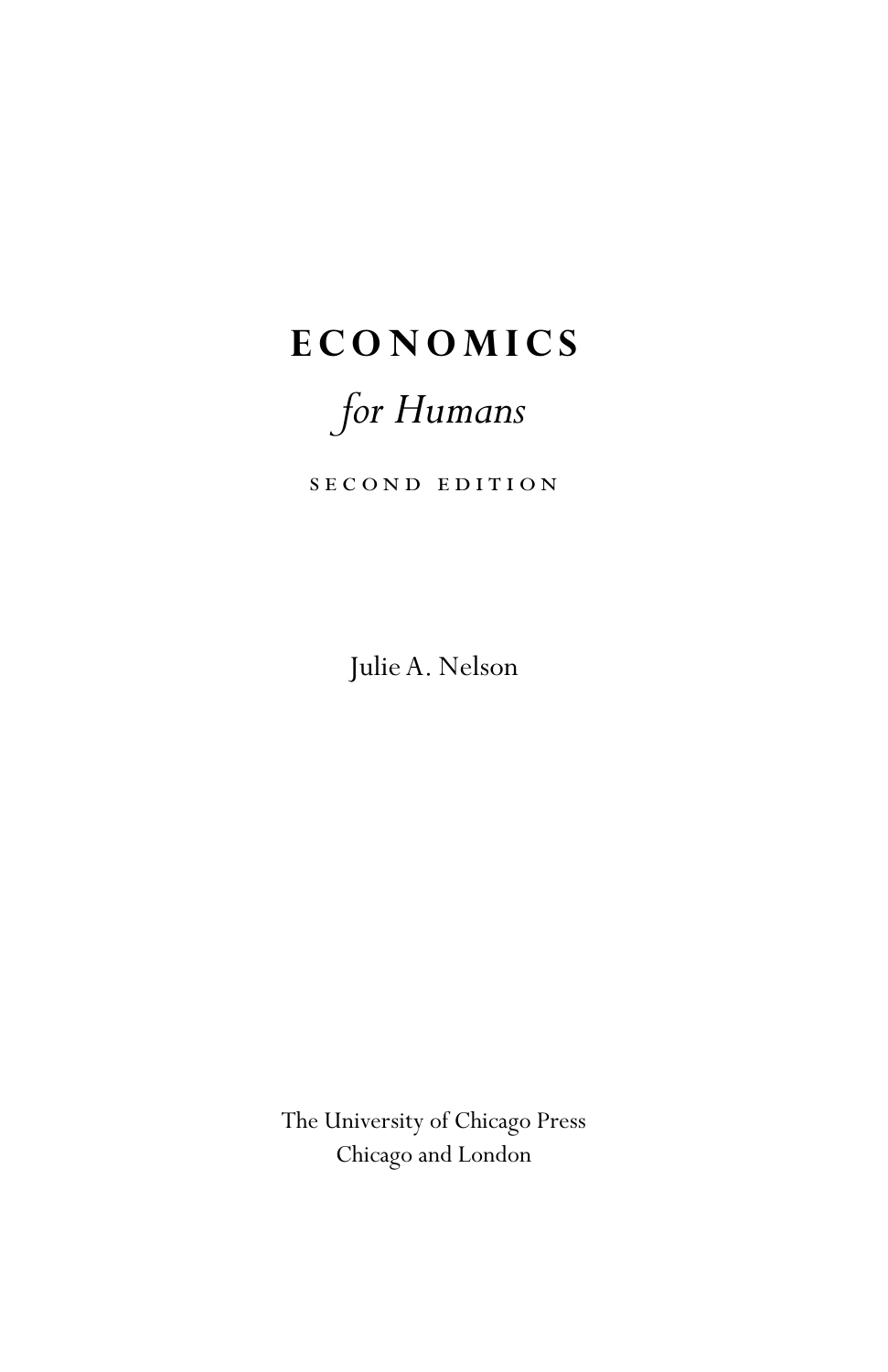### *Contents*

Preface to the Second Edition ix Acknowledgments xi

Introduction 1

1 Tending the Body: *The History of Economics* 13

2 Tending the Soul: *The Defense of "Noneconomic Values*" 33

3 Bringing Body and Soul Together 51

4 Love *and* Money: *Motivations in Care Work* 79

5 Money *and* Love: *Motivations on the Job* 101

6 Business *and* Ethics: *Corporations as Organizations* 115

7 Service *and* Its Limits: *Nonprofits, Governments, and Benefit Corporations* 147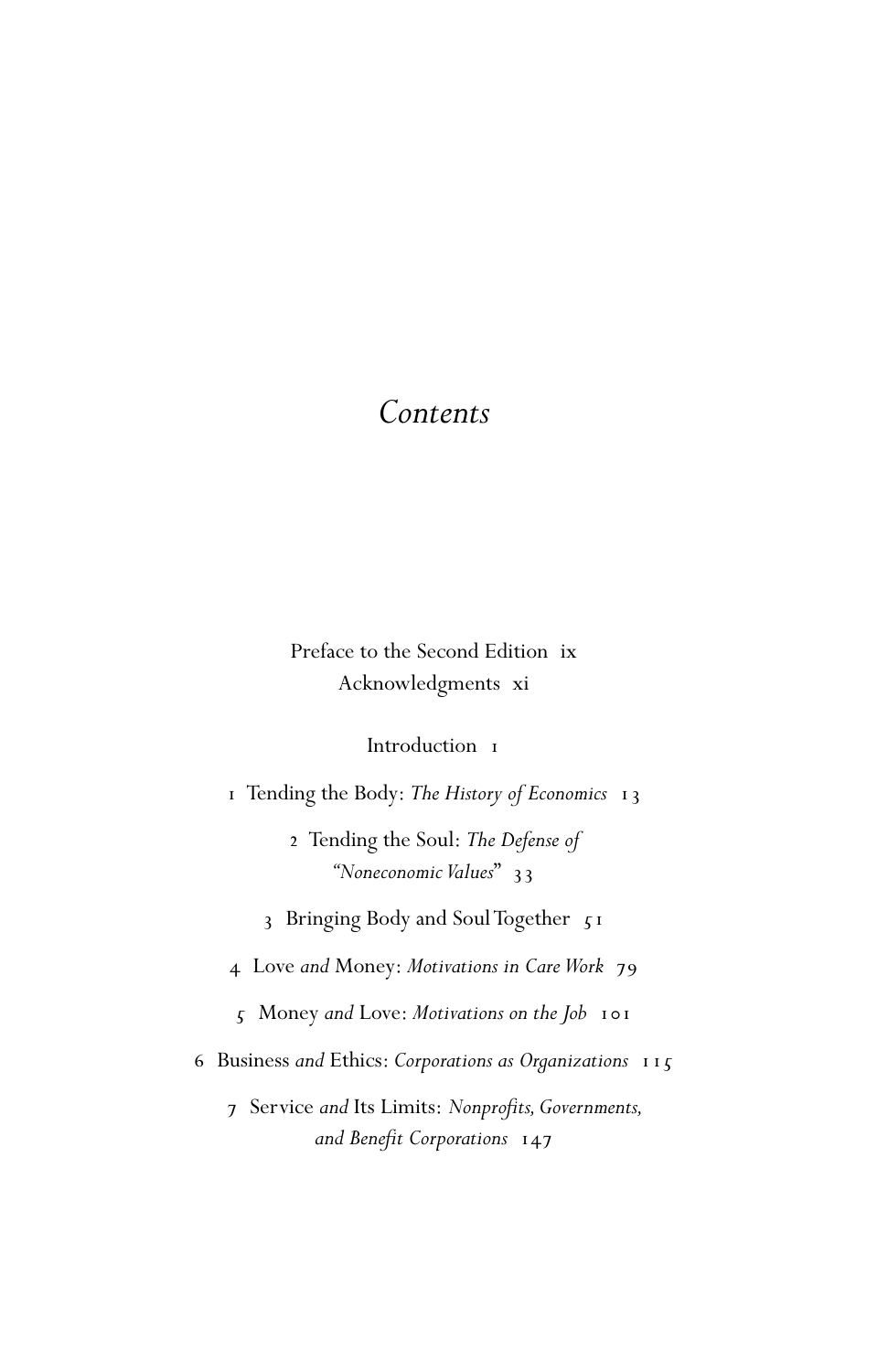#### *viii Contents*

8 Economy *and* Environment: *The Question of Global Survival* 163

9 Keeping Body and Soul Together 185

Notes 201 Index 221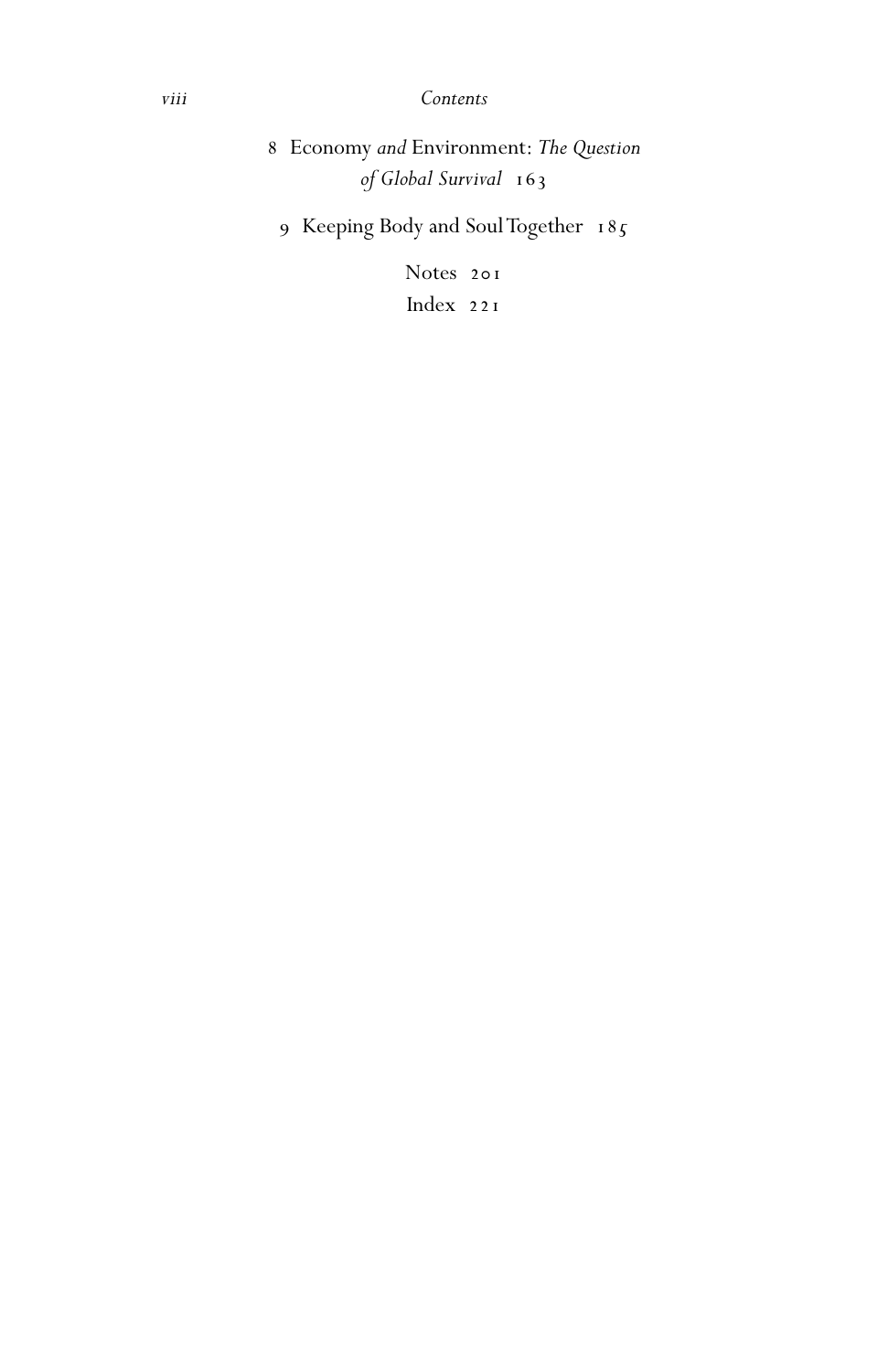A very old definition of economics says that it is about the provisioning of goods and services to meet our material needs. That is, economics is about the way we manage our time and money so we can obtain groceries and shelter and thus "keep body and soul together."

In many discussions of economics, however, it seems that body and soul grow ever farther apart. A particular belief about commerce and its relation to ethics is implicit in many contemporary discussions, both academic and popular. This is the belief that money, profits, markets, and corporations are parts of an "economic machine." This machine presumably operates in an automatic fashion, following inexorable and largely amoral "laws." While the machine organizes provisioning for our bodies, it is imagined to be in itself soulless and inhuman. Ethical issues— especially questions concerning the appropriate respect and care that we, as living, social, and soulful be-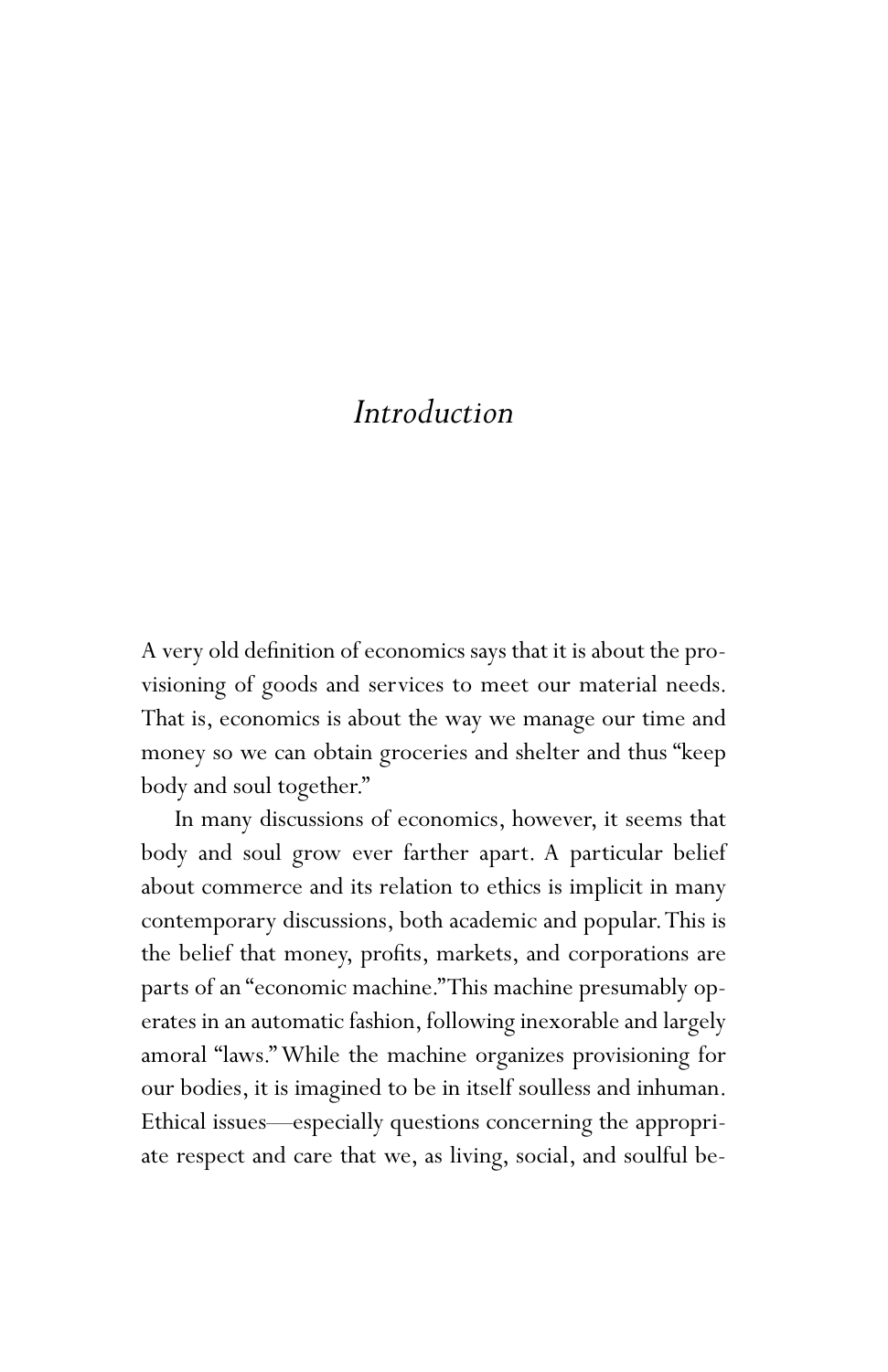ings, should demonstrate in regard to each other and to other creatures— therefore seem to belong to some other realm. If we believe that the economy is a machine, then spending time explicitly worrying about justice, compassion, and nonharming as we engage in commercial activities would seem to be a waste of time.

Sometimes this belief takes a decidedly promarket and probusiness form. "The capitalist economy can usefully be viewed as a machine whose primary product is economic growth," wrote William Baumol, a distinguished economist, in his critically acclaimed book, The Free-Market Innovation Machine.<sup>1</sup> Probusiness advocates often portray market economies as nonhuman "engines" that nevertheless promote human well-being by meeting our bodily desires with an ever-increasing quantity and variety of material goods and services. Many scholars on the political right, including advocates of what has been called a "neoliberal economics" approach, take this a step further and claim that the inherent virtues of free markets make any explicit concern with the interests of others unnecessary. Adam Smith, the eighteenth- century originator of economics, they often claim, showed that the "invisible hand" of the market will automatically make actions motivated by individual self-interest serve the common good. University of Chicago economist Milton Friedman famously asserted that "few trends could so thoroughly undermine the very foundations of our free society as the acceptance by corporate officials of a social responsibility other than to make as much money for their stockholders as possible."<sup>2</sup>

At a popular level, the probusiness view is also reflected in beliefs about the source of wealth. A great personal fortune may be assumed to be largely— if not exclusively— the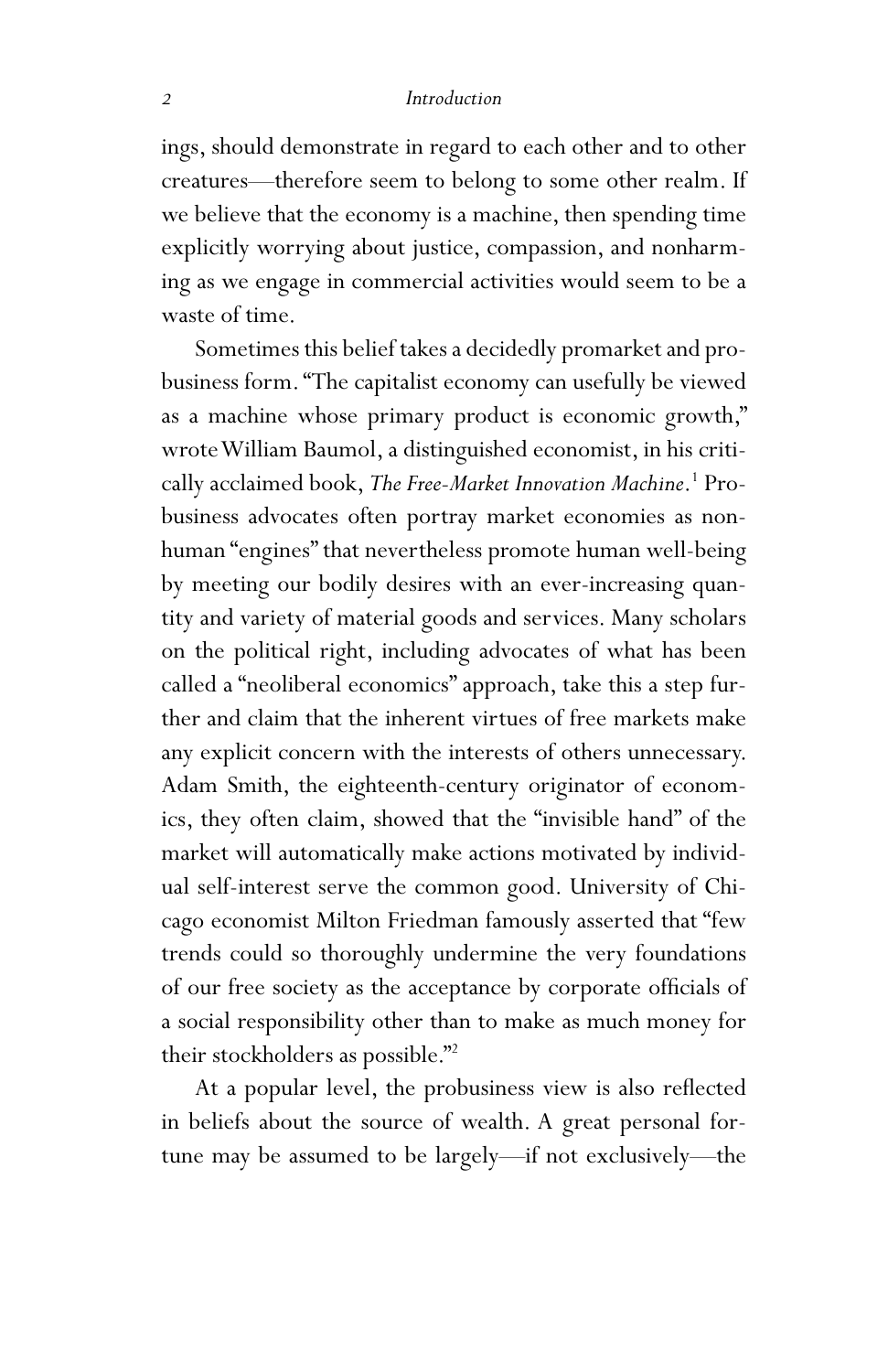natural reward for proving oneself to be especially intelligent and hard- working. Many supporters of Donald Trump, for example, saw his wealth in this light, and because of his wealth inferred that he possessed those virtues. Corporations may likewise be looked at largely or entirely positively as the creators of jobs and prosperity.<sup>3</sup> When the economic machine is seen as naturally beneficent and fair, investigating more closely the ethics of markets, business leaders, or corporations seems to be unnecessary.

Sometimes this belief about the amoral economic machine comes with a decidedly antimarket or antibusiness slant. Because of the "logic" and "imperatives" of the world of money, David Korten, a popular critic of corporations writes, capitalism "has laid claim to our soul and is feeding on our flesh."4 Contemporary economic life is systematically driven by greed and rampant materialism, such market critics say, and so is utterly opposed to the attainment of an ethical, meaningful social life. In direct counterpoint to probusiness beliefs, the wealthy are assumed to have gotten their fortunes by oppressing the working class, destroying the environment, and corrupting politics. Donald Trump— who, critics point out, inherited wealth and engaged in shady business deals— is taken to be the exemplar (perhaps only slightly exaggeratedly so) of the whole capitalist class. People with a "critical" or leftist view of society often believe that "business ethics" is an oxymoron-a contradiction in terms like "personal computer" (how personal can a computer be?) or "jumbo shrimp." They consider discussing ethical issues as they arise within the structure of capitalism to be largely a waste of time. What is needed, some say, is a wholesale replacement of the system. Other market critics imagine that profit-earning businesses might play a role in a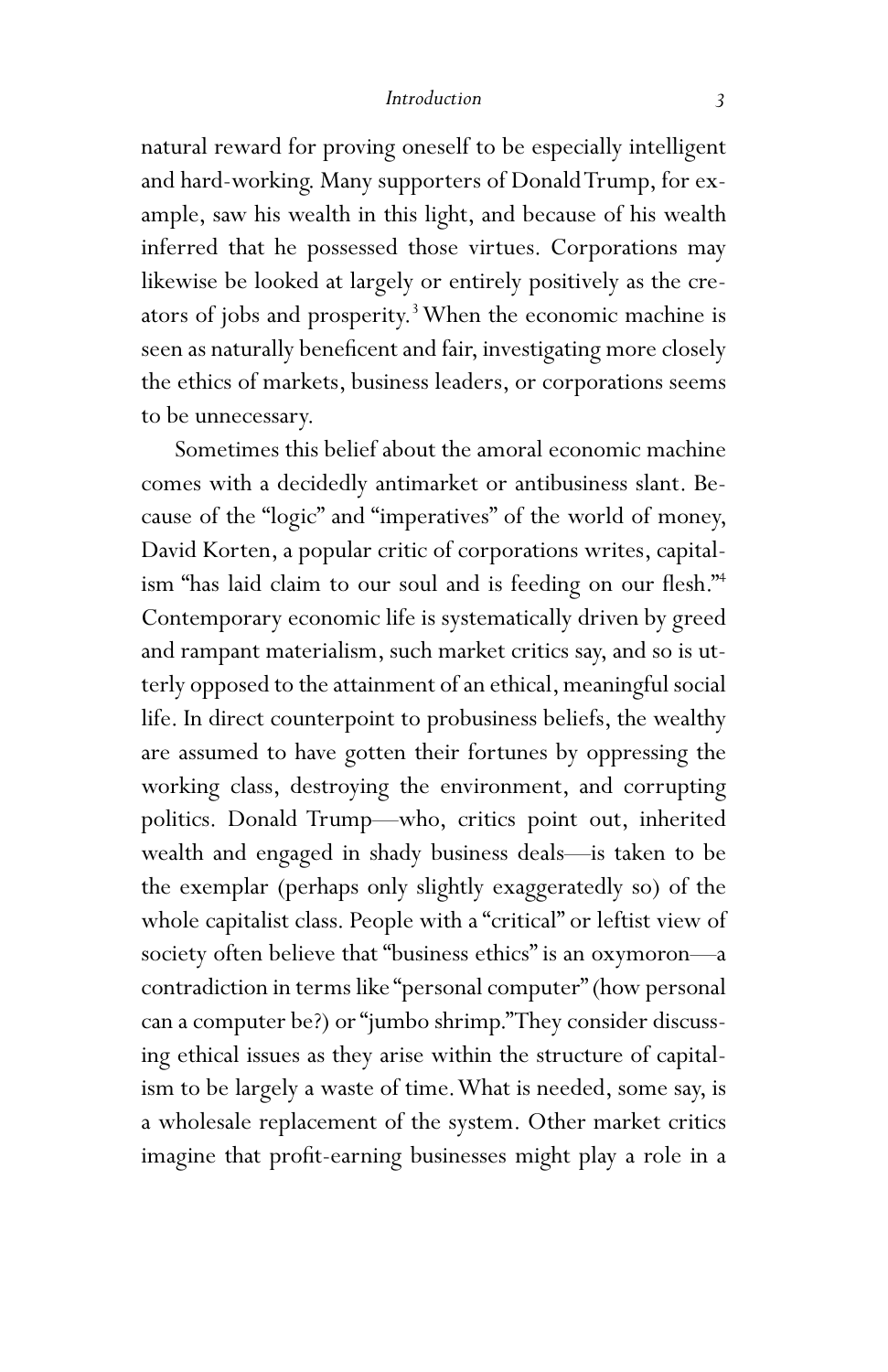better future, but only if they are either severely reined in by governmental policies or thoroughly reinvented along smaller, more local, and more cooperative lines.

Sometimes holders of this belief in the economic machine are neither decidedly pro- or antibusiness in general, but instead divide the world into two parts. A state commissioner of social services has argued, for example, that his agencies shouldn't raise the rates they pay foster parents because "You don't want a cottage industry of professional foster parents for pay."5 Such people believe that certain realms of life must be kept in an ethically protected sphere, away from the motivations of self- interest. They single out activities especially rich in caring and human relationships— such as childcare, health care, and education— for this special treatment. Other realms, they believe, can more or less safely be given over to the pecuniary interests that presumably drive normal economic life. These folks see a solution in the establishment of "separate spheres," with businesses left in charge of the commercial sphere and only nonprofits or government allowed within the protected sphere.

The probusiness and antimarket views may appear to be worlds apart. But they share a common base. Love it or leave it, these views join in claiming, there can be no ethical muckingaround with the fundamental "drives" of a monetized, corporatized, globalized, market- reliant economy.

I realize that not everyone will have the time (or perhaps inclination) to read this book in its entirety— so I'll cut to the chase. Here's the basic argument:

**·** The idea that economic systems are inanimate machines operating according to amoral laws is a belief, not a fact.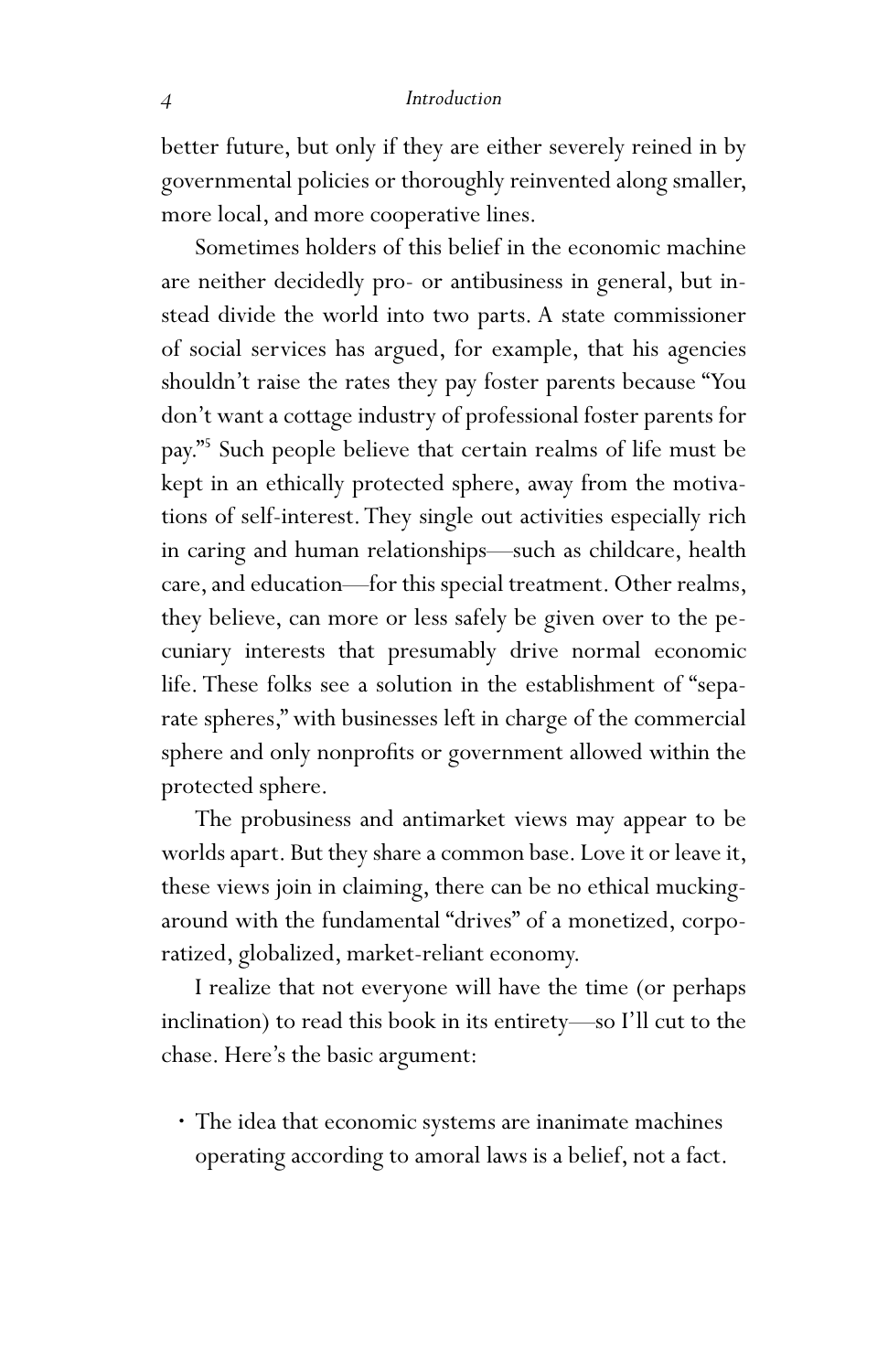- **·** This belief has harmful effects— for life on the planet, for human society, and for you in particular.
- **·** Understanding that economies are vital, living, humanmade, and shaped by our ethical choices can help to improve our decisions— both individually and as a society.

But perhaps your first question is simply: "Why should I listen to you?" After all, noted economists and other social scientists everywhere teach about "economic laws"— and sound thoughtful and rigorous doing so. You may firmly believe that contemporary economics correctly describes the "mechanisms" that "drive" market economic systems. You may firmly believe that values beyond financial self-interest are not pertinent to business, belonging instead to the domains of family, religion, or philanthropy or to some very different type of economic system. The alternative of viewing economies here and now—as vital and laden with ethical meaning might sound to you . . . well, kind of squishy.

More likely, if you are reading this page, you already believe that something going on in contemporary economics is harmful for life on the planet and human society. You probably already see that current economic systems tend to be harsh, unsustainable, and unjust in many areas. You suspect that the promarket economics you learned in college or have picked up reading or listening to the news can't possibly be the whole story.

Possibly, you have listened to some of the "alternative" economics voices. Maybe you've been convinced by the argument— presented, for example, in the award- winning movie The Corporation-that profit-making is pathological.<sup>6</sup> But you may find it confusing when different critics each identify a dif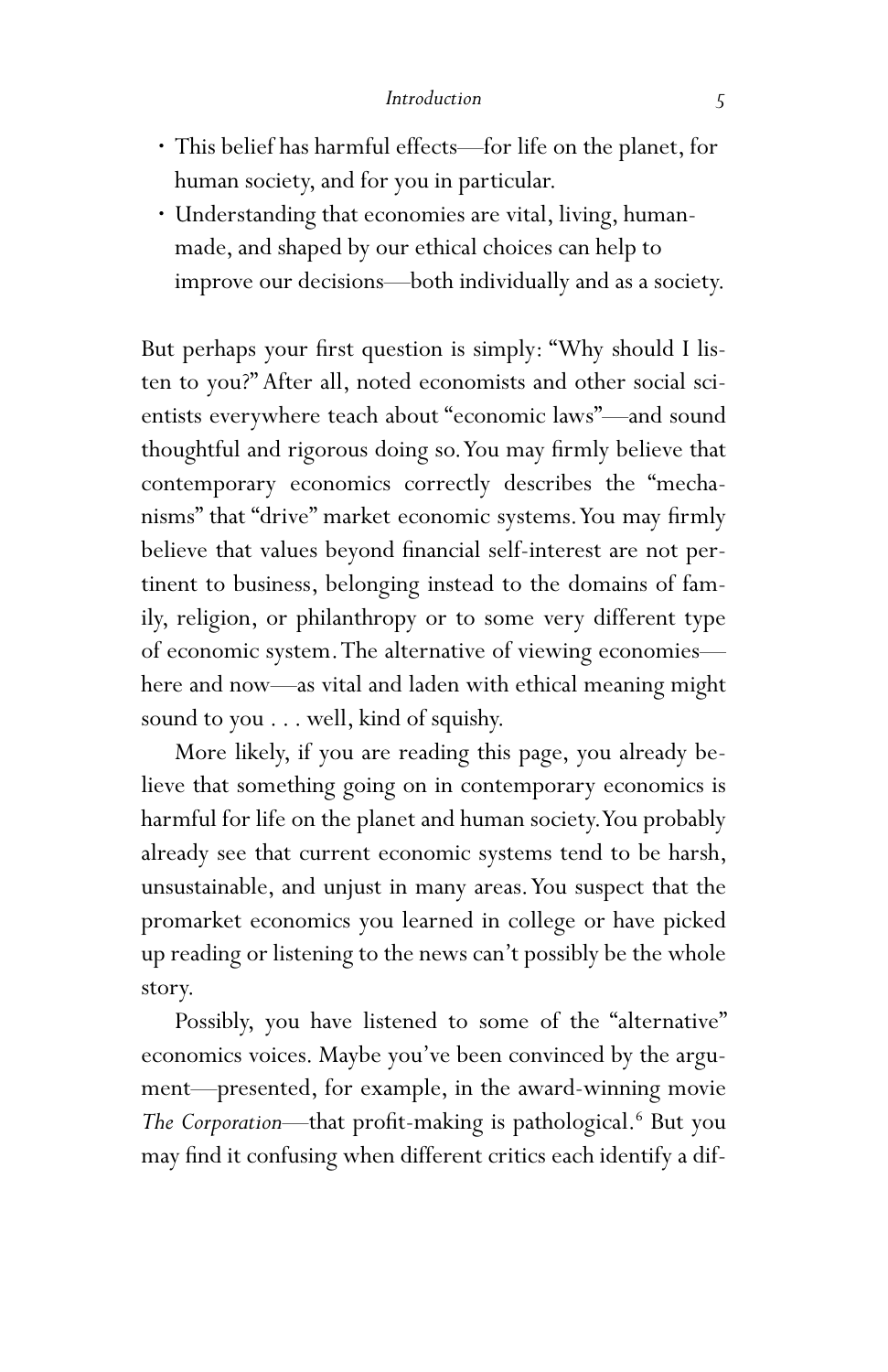ferent "structure" or "mechanism" as being the one that is most in need of fixing. (Is money the core of the problem? Or globalization? Or technology? Or corporate charters? Or scale? Or ownership rules?) Or you may be turned off when such discussions seem unrelentingly pessimistic or propose only utopian- sounding solutions.

Or you may work for-or lead-a corporation and wonder if you should feel guilty. You may feel your moral responsibilities deeply and want your work life to contribute to the social good. Yet you can't avoid noticing that your organization sometimes causes harm. You may be an advocate for corporate social responsibility, but you are unsure how to defend your views. Conservatives don't think corporations need to aim for responsibility, so they put you down as a naive do- gooder. Meanwhile, market critics don't think corporations could ever be responsible, so they accuse you of selling out. Your "responsibility" position seems middle-of-the-road and wishy-washy, compared to those positions based on presumably rigorous "systemic" analysis.

If you work for a nonbusiness organization, you still don't escape these questions. The administration of the public university where I work—like many others, both public and private— increasingly draws on corporate- style rhetoric about "efficiency." It models the compensation packages it awards to top leaders on the practices of businesses of similar size. Status as a nonprofit or public institution doesn't, it seems, prevent the historically broad, community- serving goals of higher education from being reframed as the "marketing of educational services" to student "consumers." How can we deal with this?

Or you may work in human services and wonder why your job requires you to make a personal financial sacrifice. You may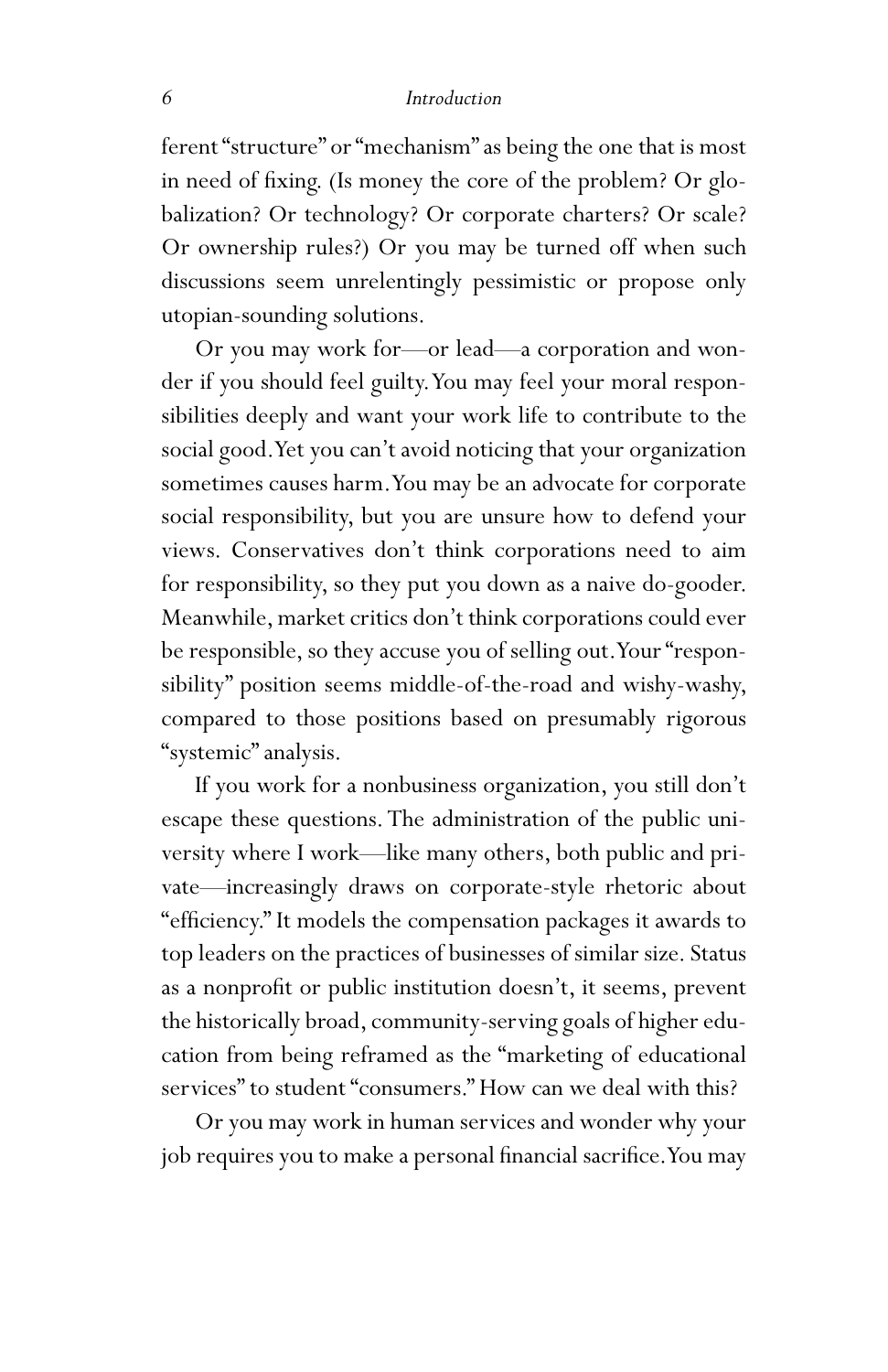be an advocate of better wages for people working in education, health care, or childcare, but have a hard time countering the argument that such workers "shouldn't be in it for the money." You want well-thought-out and resilient arguments that you can use to articulate both your discomforts and your hopes, and you need ideas you can apply to practical life in the here-and-now.

So one reason you might want to listen to what I say in this book (at least on some matters) is that I must confess to being a professional economist. I have a Ph.D. in economics. I've worked as a government economist, and I've held tenured faculty positions in respected economics departments. As part of the drill, I've also published in professional journals, including the top ones in the discipline.<sup>7</sup> And I've taught economics at the undergraduate and graduate levels for over two decades. When the occasion demands, I can discuss esoteric topics with my colleagues. In other words, I've traveled to Oz— and seen behind the curtain.

As I ventured into economics, however, I brought two other important perspectives with me. One was a spiritual and ethical sensibility and concern with poverty and deprivation. Another is the fact that I'm a woman. Economics and commerce have traditionally been male- dominated realms, while women were traditionally assigned all the tasks of personal care for children and the ill and elderly within families.

If I were to try to live my life according to much of what I have been taught during my academic studies, I would have had to develop a personality split into three parts. My economist self would, like William Baumol, have had to admire the beauty of the economic machine. My ethical self would, like David Korten, have had to rail against the injustices generated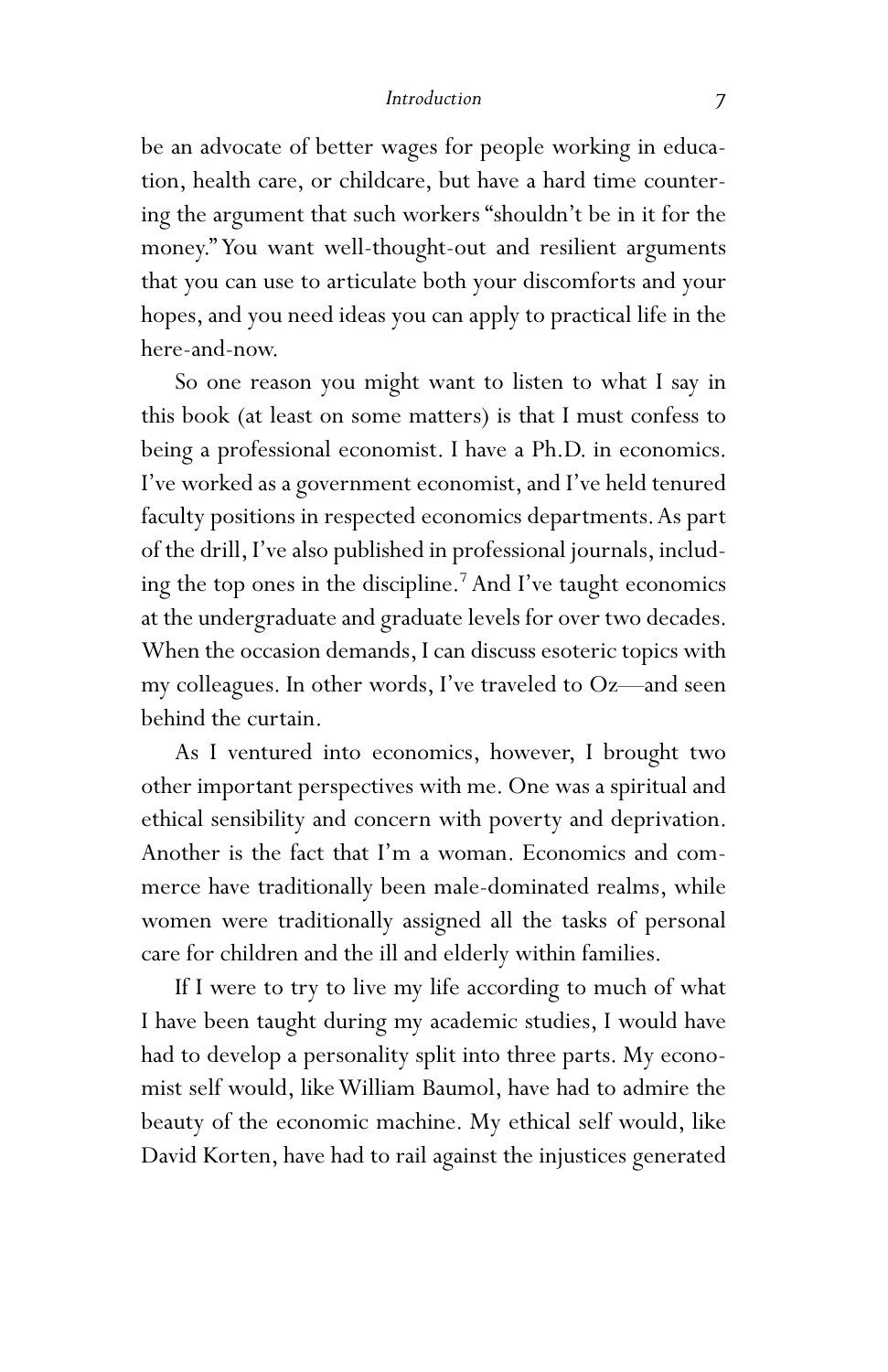by the economic juggernaut. My female self would, like the state commissioner, have needed to try to carve out a corner for personal concern and attention within the vast factory of impersonal economic life. The fact that I am determined not to live such a split life is what motivates me to write this book.

For the sake of simplicity in writing, I will tend in this book to use the term "ethics" as shorthand for concern with moral decision making regarding our responsibilities towards other people and other creatures, both present and future, and especially towards those who are in need. While there are other important areas of ethics that could be (and will be, to a more limited extent) addressed in this volume— such as fairness or loyalty— it is the notion that we should care for those who need help and avoid causing harm that provides the most striking contrast with the conventional understanding of economies as "driven by" self-interest.<sup>8</sup> From the Golden Rule to the story of the Good Samaritan, from the image of Kanzeon (the bodhisattva of compassion) to the practice of hospitality to strangers, from the principles of Kantian ethics to those of Rawlsian ethics, a wide variety of religious and philosophical traditions instruct us to pay attention to interests beyond just our own.

We are all deeply involved in corporate and business life, as consumers, as citizens, and often as workers or managers. We all have moral responsibilities. We all need care in our lives when we are young, sick, or elderly, and many of us— both men and women—also give care. I believe that, by carefully examining the history of the use of certain stale metaphors and images in the social sciences, we can come to see that economic gain and ethical values aren't by nature intrinsically separate or opposed.

First, I will present the issue from the side of those who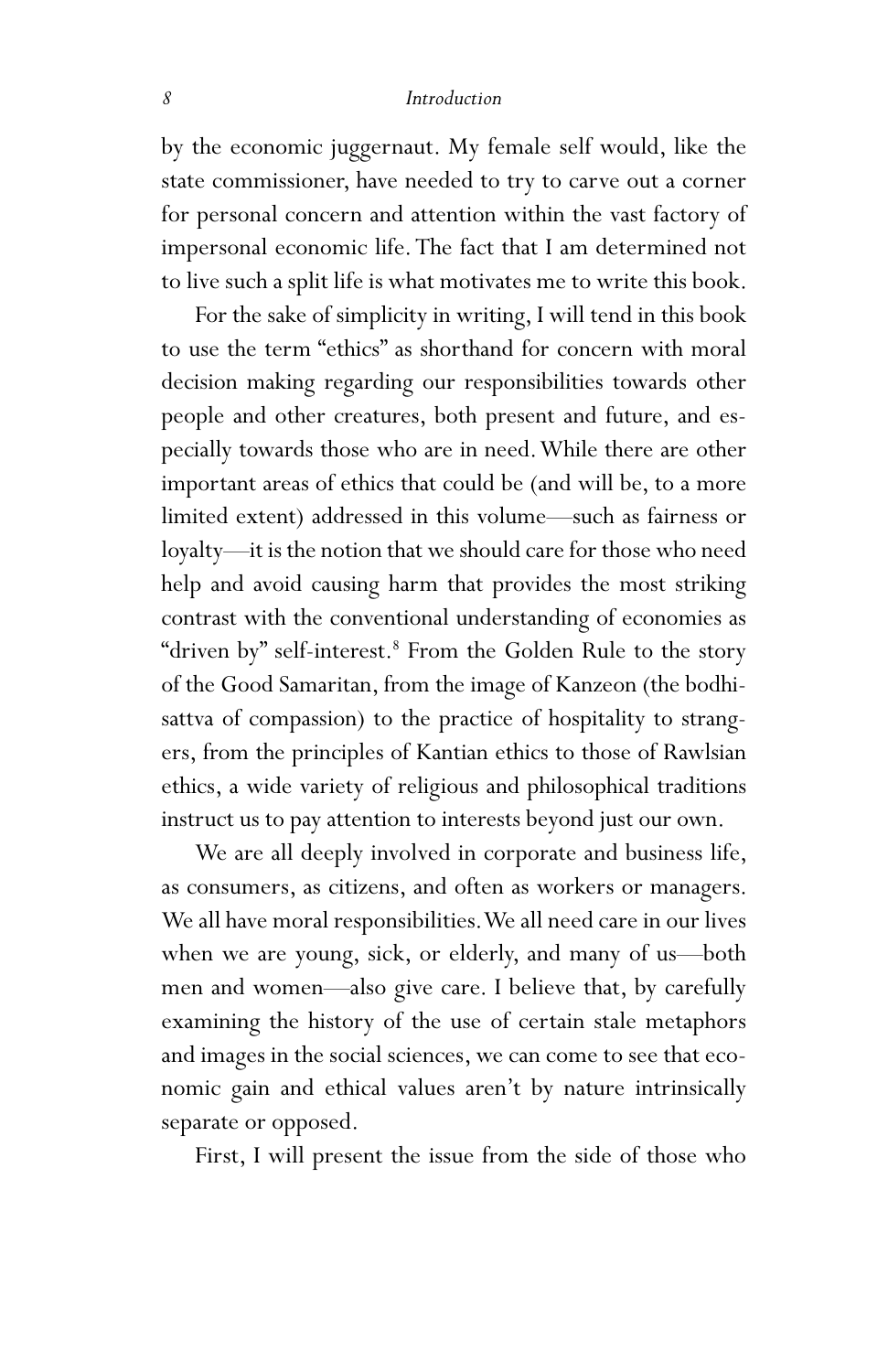#### *<u>Introduction</u>* 9

prioritize economics and downplay ethics. Chapter 1, "Tending the Body," traces the history of economics from its early concern with bodily provisioning, through the mechanical imagery introduced by Adam Smith, and on to contemporary popular and academic economic discussions. One purpose of this chapter is to show that the metaphor of the mechanistic, amoral, clockwork economy has particular historical roots, and so to call into question the widespread impression that it is a directly revealed truth. Another purpose is to show that values— both explicit and implicit— play important roles in a Panglossian probusiness worldview. Some of these values can be affirmed, while others, I will argue, should be carefully reexamined.

Then I will turn the tables and look at the issue from the side of those who prioritize ethics and condemn (or seek to isolate) what they think of as "economic values." In chapter 2, "Tending the Soul," I trace the history of "critical" views in sociology and philosophy that developed in the early twentieth century. This history reveals that— far from reflecting a radically different perspective— the view of market critics is based on the same eighteenth- century metaphor as the probusiness view. As in the probusiness view, values both explicit and implicit play important roles in defining the approach of antimarket advocates. While some can be affirmed, I will show that others can legitimately be questioned.

Chapter 3, "Bringing Body and Soul Together," shows that the cause of the failure of the social sciences— and, as a result, much of public discourse— to adequately integrate economics and ethics lies in their failure to question the metaphorical image of the economy as a machine. I explain how historical and psychological factors have given the metaphor unusual—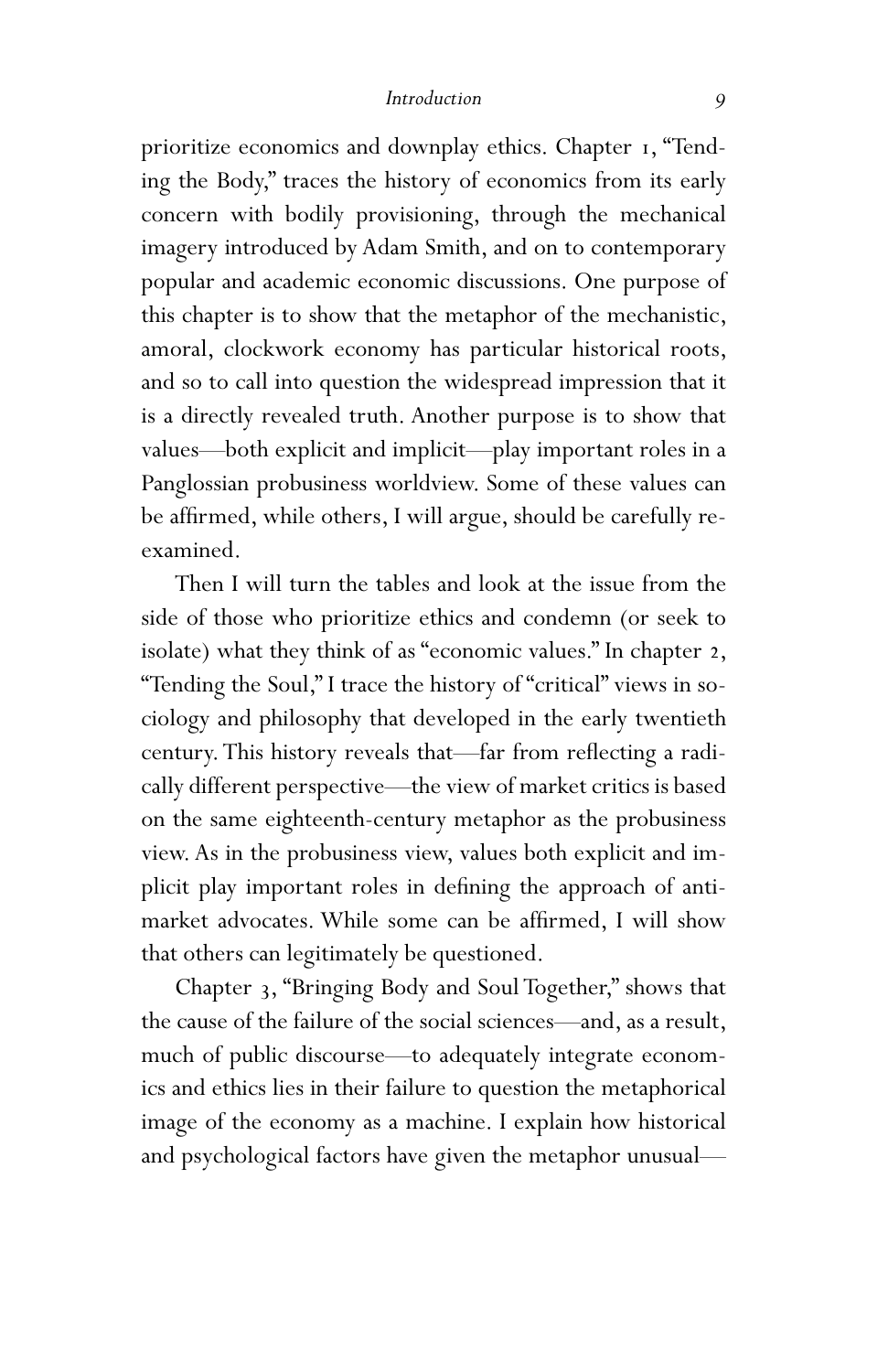and mostly unconscious— power. I suggest that vitalized metaphors that unite the provisioning and the ethical dimensions of economic life could be much more useful. Once the mechanical metaphor is set aside in favor of ones that highlight the economy's need for attention and careful tending, we can see that there are legitimate values on which both "promarket" and "proethics" people can agree. In the present era of bifurcated politics, segregated information bubbles, and increasing rage, we need all the agreement we can get.

The next two chapters examine some of the many distorted or simply untrue beliefs about the motivations of individuals that arise from the mechanical notion. Chapter 4, "Love *and* Money," examines the issues of motivations and interpersonal relations in jobs such as nursing or childcare. Can someone do caring work and also legitimately be in the job "for the money"? Some people say that the social sciences answer these questions in the negative. I dispute this view, arguing that "love *or* money" thinking is misleading. Generous evidence suggests that "love *and* money" is an important and realistic possibility. Chapter 5, "Money *and* Love," takes up the issue of individual motivations from the opposite side: Can people who work at "regular jobs" be motivated by anything *other than* money? Is it possible for a company to hire someone as a "human resource" and also treat that person as a human? Economistic dogmas aside, there is abundant evidence that human motivations are complex and that this complexity is not left behind simply because a worker or boss crosses the threshold of the workplace.

In chapter 6, "Business *and* Ethics," I take up the factual issues that arise at an organizational level. Don't legal mandates or market pressures *force* firms to maximize profits? Isn't it the *essence* of the corporation to maximize shareholder value? These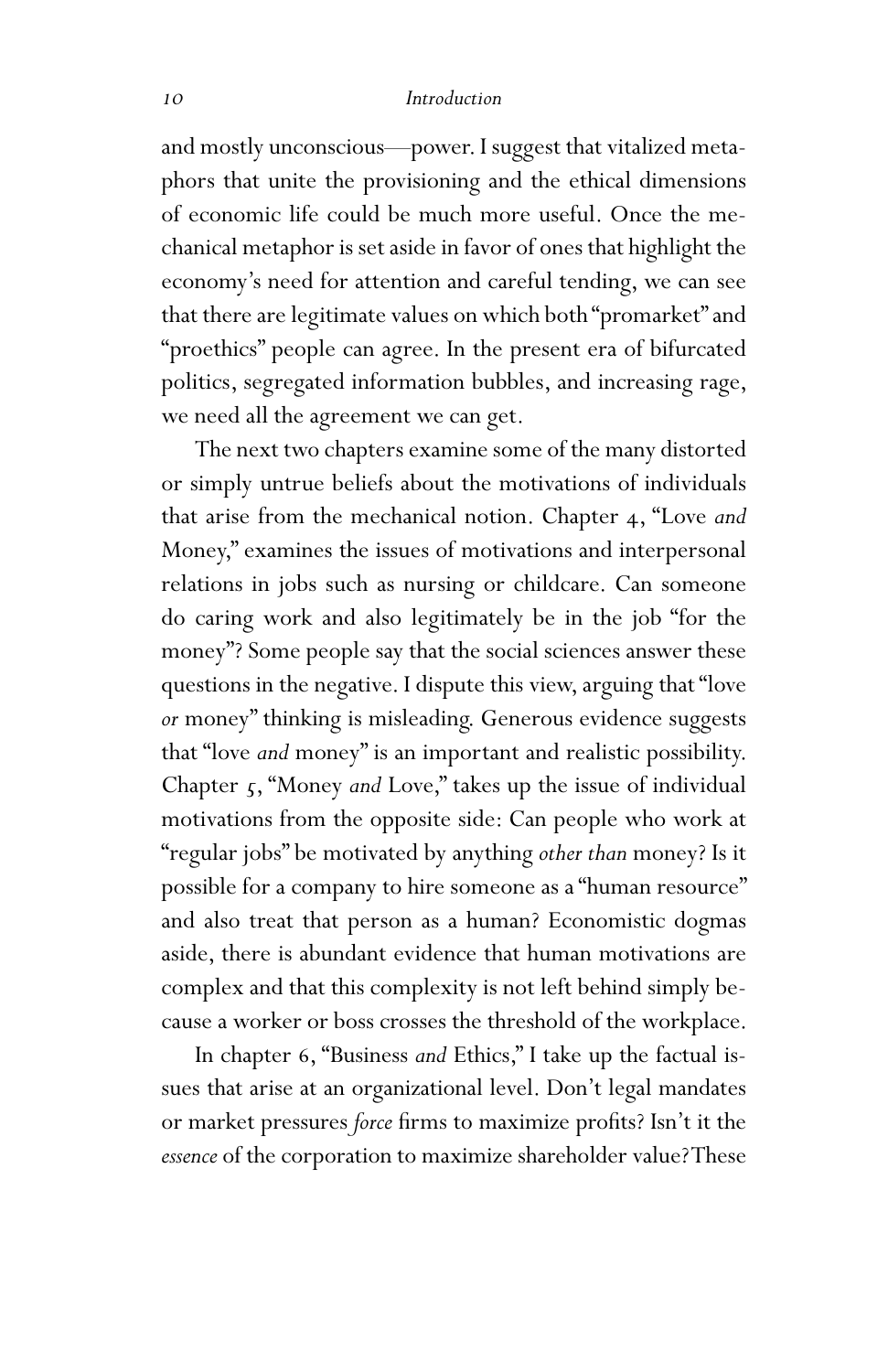are widespread beliefs. An examination of evidence from statutory law, case law, and many cases of actual behavior, however, shows that these beliefs are false. For very many firms, genuinely ethical behavior is not intrinsically at odds with reasonable profit making. The recently rising pressures towards short- termism and opportunistic behavior in some parts of the business world have in fact been nourished by bad economic doctrine and facilitated by particular poor regulatory choices. But bad behavior is not an "essential" feature. Rather, it is the result of choices.

Chapter 7, "Service *and* Its Limits," takes a closer look at nonprofits, governments, and benefit corporations. Such organizations are often suggested as substitutes for, or as higherlevel controllers of, conventional profit-making businesses. Shouldn't nonprofit, public, or explicitly public-serving businesses be the automatic choice for managing activities with caring and personal dimensions? Isn't it the job of governments to keep the private sector in line? Some people say that the social sciences answer these questions in the affirmative. Yet, while such institutions have very important roles to play, ethical behavior is not guaranteed by nonprofit or public-sector status, or by the words in a special corporate charter. This means that these organizations require careful monitoring, as well.

The evidence is now incontrovertible that fossil fuel-based economies are destroying the stability of our planet's climate. Chapter 8, "Economy *and* Environment," examines the apparent conflict between economic well- being and ecological sustainability. Making progress on this issue requires recovering our ethical foundations for caring about the economy at all and, from there, redrawing our ideas about what constitutes economic success. This chapter argues for a pragmatic ideal